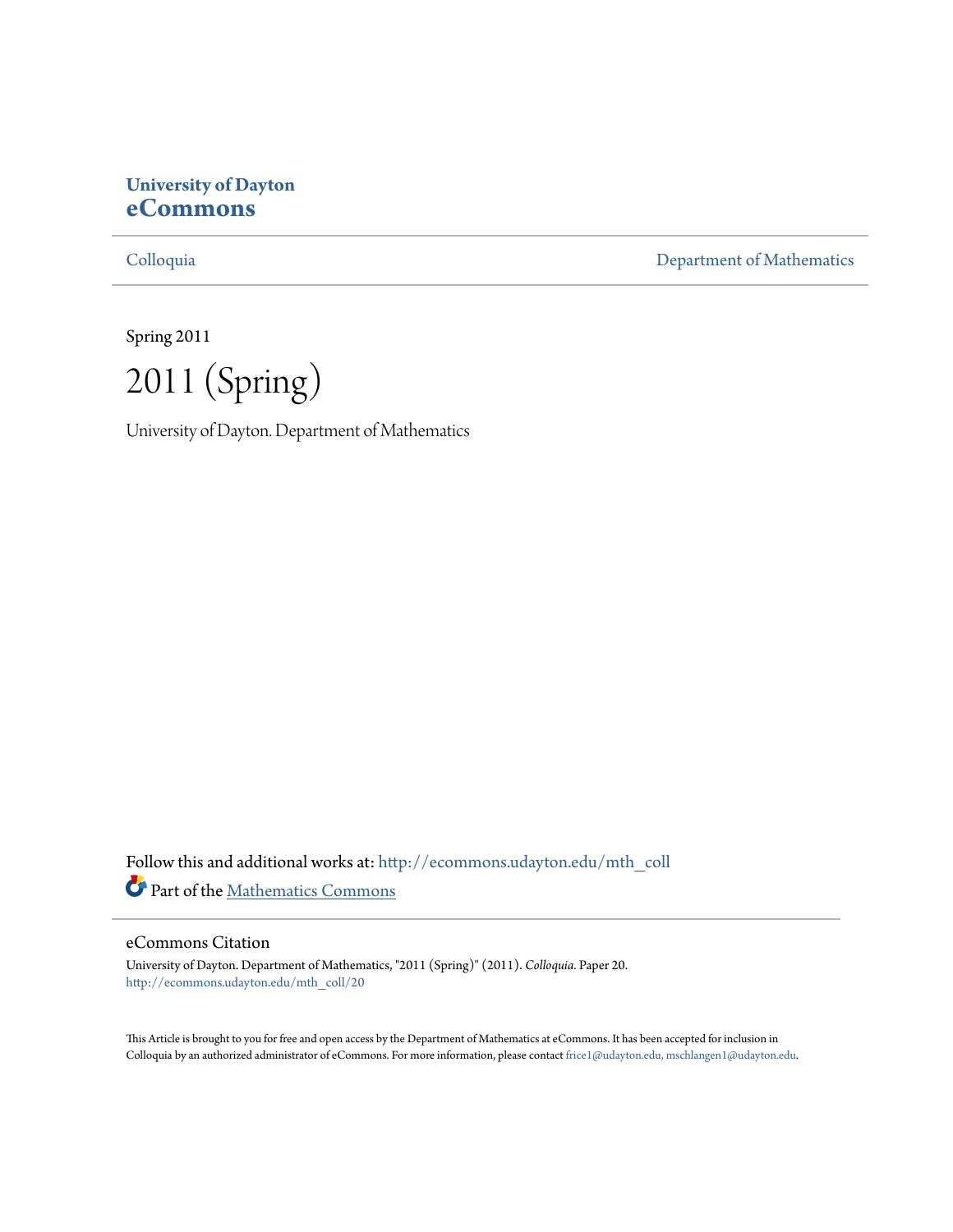# **Abstracts of the Colloquium Talks: Spring 2011 Department of Mathematics**

| Date              | <b>Speaker and Title</b>                                                                                                                                                                            | Time/Location   |
|-------------------|-----------------------------------------------------------------------------------------------------------------------------------------------------------------------------------------------------|-----------------|
| Thursday, Jan 20  | Paul Eloe, University of Dayton<br>Positive Solutions of Impulsive Ordinary Differential Equations<br>with Nonlinear Boundary Conditions                                                            | 3:00 PM, SC 323 |
| Thursday, Jan 27  | Paul Eloe, University of Dayton<br>Positive Solutions of Impulsive Ordinary Differential Equations<br>with Nonlinear Boundary Conditions                                                            | 3:00 PM, SC 323 |
| Thursday, Feb 3   | Jialin Zhao, University of Dayton<br>A Lattice Method for Option Pricing with Two Underlying Assets<br>(in Regime-Switching Model)                                                                  | 3:00 PM, SC 323 |
| Thursday, Feb 10  | Josh Cain, University of Dayton<br>Coarser Pathwise-Connected Topologies of Metric Spaces                                                                                                           | 2:00 PM, SC 216 |
| Thursday, Feb 17  | Art Busch, University of Dayton<br>Algorithms for distance-k matchings in weakly chordal and dually<br>chordal graphs                                                                               | 3:00 PM, SC 323 |
| Thursday, Feb 24  | Paul Eloe, University of Dayton<br>Gronwall's Inequality in Discrete Fractional Calculus                                                                                                            | 3:00 PM, SC 323 |
| Thursday, Mar 10  | Kraig Kirchner, University of Dayton<br>Estimation Methods for Missing Observations in Unreplicated<br>2 <sup>k</sup> Factorial Designs                                                             | 3:00 PM, SC 323 |
| Thursday, Mar 17  | Nasrin Sultana, University of Dayton<br>Calculating Determinants and Inverses of Block Matrices                                                                                                     | 3:00 PM, SC 323 |
| Thursday, Mar 24  | Craig Birkemeier, University of Dayton<br>Effect of Dominance Theorems on the Single-Machine Weighted<br><b>Tardiness Problem</b>                                                                   | 3:00 PM, SC 323 |
| Thursday, Mar 31  | Ruihua Liu, University of Dayton<br>Optimal Stopping Problems in the Regime-Switching Model                                                                                                         | 3:00 PM, SC 323 |
| Thursday, April 7 | Nasrin Sultana, University of Dayton<br>Periodic Solutions of Neutral Delay in Integral Equations of<br><b>Advanced Type</b>                                                                        | 3:00 PM, SC 323 |
| Thursday, Apr 14  | Kevin Pond, Air Force Institute of Technology<br>Multidimensional Adaptive Quadrature Over Simplices                                                                                                | 3:00 PM, SC 323 |
| Tuesday, April 19 | Weidong Li, University of Dayton<br>How to Use Upper and Lower Solution to Solve Double Barriers<br><b>Option Problem</b>                                                                           | 3:00 PM, SC 323 |
| Tuesday, April 19 | Kraig Kirchner, University of Dayton<br><b>Estimation Methods for Missing Observations in</b><br>Unreplicated 2 <sup>k</sup> Factorial Designs and 2 <sup>k-p</sup> Fractional Factorial<br>Designs | 3:30 PM, SC 323 |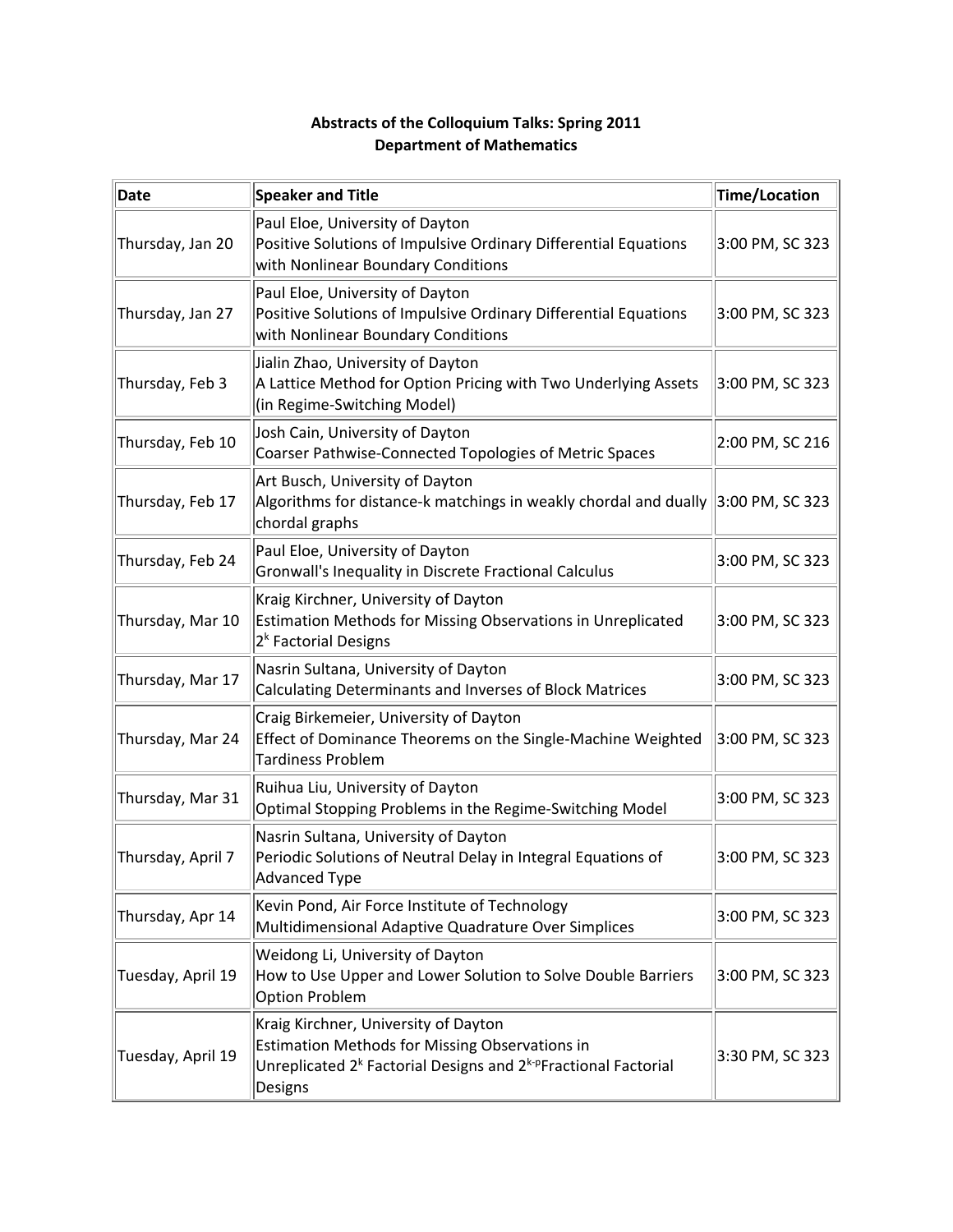| Tuesday, April 26 | Schautan Reed, University of Dayton<br>Crystal Ball                                                                                   | 3:00 PM, SC 323 |
|-------------------|---------------------------------------------------------------------------------------------------------------------------------------|-----------------|
| Tuesday, April 26 | Chaunjie Zhang, University of Dayton<br>Idiosyncratic Risk and the Cross Section of Stock Returns - A<br>Quantile Regression Approach | 3:30 PM, SC 323 |
| Thursday, Apr 28  | Jialin Zhang, University of Dayton<br>A Lattice Method for Option Pricing with Two Underlying Assets<br>in Regime-Switching Model     | 3:00 PM, SC 323 |
| Thursday, Apr 28  | Craig Birkemeier, University of Dayton<br>Effect of Dominance Theorems on the Single-Machine Weighted<br><b>Tardiness Problem</b>     |                 |

# **Positive Solutions of Impulsive Ordinary Differential Equations with Nonlinear Boundary** Paul Eloe

Abstract: A well-know compression - expansion cone theoretic fixed point theorem is applied to an impulsive ordinary differential equation with nonlinear boundary conditions. In the case of a nonlinear ordinary differential equation with linear boundary conditions, it is routine to apply the fixed point theorem in the case of sublinear or superlinear nonlinearities. We examine the impact of analogous nonlinearities in the impulses and boundary conditions.

# **A Lattice Method for Option Pricing with Two Underlying Assets (in Regime‐Switching Model)** Jialin Zhao

**Abstract:** The lattice binomial model developed by Cox, Ross, and Rubinstein (CRR) demonstrates that options, with one underlying asset, can be priced by discounting their expected value with risk‐neutral probabilities. An extension of this model is introduced first when there are two underlying assets governed by constant regime parameters. Valuation algorithm is established with details given on how the jump probabilities and jump amplitudes may be obtained, and numerical examples are performed to illustrate method accuracy. Based on it, a CRR option evaluation algorithm in regime‐switching models is developed.

# **Coarser Pathwise‐Connected Topologies of Metric Spaces**

# Josh Cain

**Abstract:** Given a set  $X$  and a metric  $d$ , we can condense the topology on  $X$  generated by  $d$  by finding a new metric  $d'$  on X such that any subset of X that is open under  $d'$  is also open under  $d$ . In this case, we call the topology generated by  $d'$  a coarser topology of that generated by  $d$ . Recent research in topology has been concerned with determining the properties that a given disconnected space must possess in order for there to exist a coarser topology on that space that makes it connected. If we instead require that the coarser topology be pathwise‐connected (a stronger condition than connectivity), we need to re-evaluate many of these results in light of this new topological restriction. Focusing on direct sums and subsets of connected spaces, we examine which conditions that are sufficient for a space to have a coarser connected topology generalize to the pathwise‐connected case.

# **Algorithms for distance‐k matchings in weakly chordal and dually chordal graphs**

Art Busch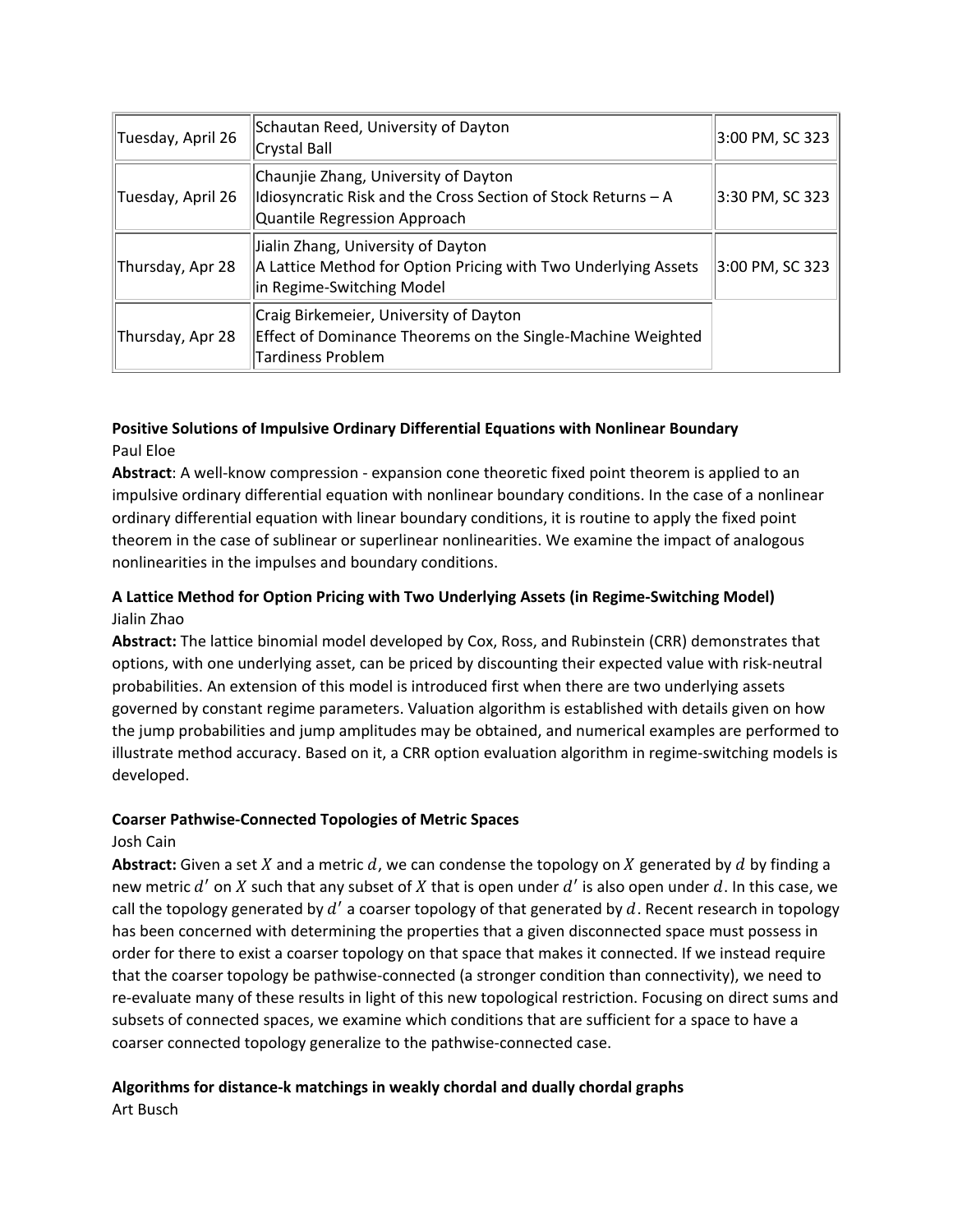**Abstract:** A distance‐k matching in a graph is a set of edges such that any path containing two of the edges has length at least  $k + 2$ . For general graphs, no polynomial-time algorithm is known to find a largest distance-k matching for any  $> 1$ . In this talk we will present algorithms to find a largest distancek matching in a weakly chordal graph when  $k_i$  is even, and a related algorithm for finding a largest distance-k matching in a dually chordal graph when  $k$  is odd.

#### **Gronwall's Inequality in Discrete Fractional Calculus**

#### Paul Eloe

**Abstract:** The construction and applications of Gronwall's inequality to ordinary differential equations will be reviewed. A related inequality will be derived in the case of discrete fractional calculus. To do so, there will be an introduction to discrete fractional calculus to develop the notations and methods used to derive the inequality.

# **Estimation Methods for Missing Observations in Unreplicated 2k Factorial Designs** Kraig Kirchner

**Abstract:** Because each effect is dependent on every observation, missing observations in factorial designs can drastically alter effects. Such experimental biases can be detected by examining half‐normal plots of effects. The inactive absolute effects in these plots should approximately point toward the origin. If this isn't the case, analysis of original experiment needs to be employed to determine which observation is causing bias. Once missing observation is determined, estimation methods will need to be used to restore orthogonal structure to the design. After estimation, the half-normal plot of newly calculated effects needs to be examined again. If insignificant absolute effects approximately point to the origin, then bias has been removed from the experiment. If not, a new estimation method should be introduced. In my research, I have examined current, popular estimations methods, and I have attempted to introduce new estimation methods of my own.

# **Calculating Determinants and Inverses of Block Matrices**

#### Nasrin Sultana

**Abstract:** Some general formulas for calculating determinants and inverses of block matrices are derived. Laplace's Expansion is employed for block diagonal and block triangular matrices. Schur's complement extends these formulas to full block matrices. We consider the case of  $2\times 2$  block matrices in which at least one block is invertible (and hence, square). We also consider the case of  $2\times 2$  block matrices of dimension  $2n$  in which each block is a square matrix of dimension  $n$ .

# **Effect of Dominance Theorems on the Single‐Machine Weighted Tardiness Problem**

#### Craig Birkemeier

**Abstract:** In single-machine job scheduling problems, there are  $n$  jobs to be assigned in  $n$  positions with each job *i* defined by a processing time  $p_i$  due date  $d_i$  and weight  $w_i$ . One of the key performance metrics of a job schedule is the weighted tardiness, which is the sum of each job's weight times its tardiness ( $(\sum_{i=1}^n w_iT_i)$  .Job tardiness is defined as  $T_i = \max\{0,C_i-d_i\}$ , where  $C_i$  is the job's completion time in the schedule. I am using a branch and bound method to solve these problems. In the worst case, branch and bound will consider all  $n!$  possible solutions, but it is most effective when the bounding procedure can eliminate most of these solutions before they are explored. The bounding procedure used is the Hungarian algorithm to assign each unscheduled job to a position in the sequence. This branch and bound method is used to determine the effect of dominance theorems developed by Kanet (2011) on solving single‐machine weighted tardiness problems.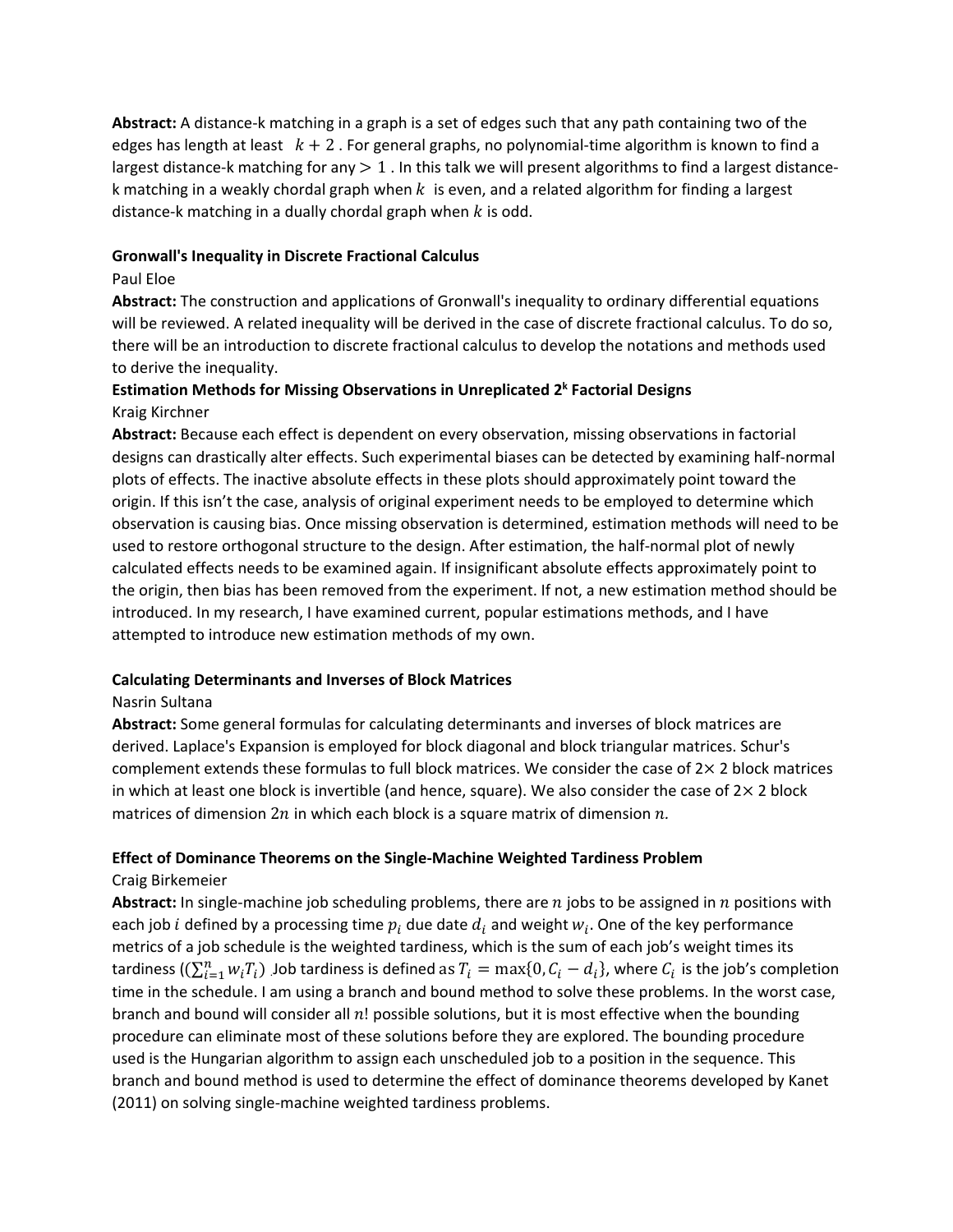#### **Optimal Stopping Problems in the Regime‐Switching Model**

#### Ruihua Liu

**Abstract:** Optimal stopping is a class of stochastic optimal control problems that has many applications in mathematical finance (e.g., American options, selling rules). In this talk I will present the optimal stopping problem formulation using the regime‐switching model, the method of solution, and preliminary results.

## **Periodic Solutions of Neutral Delay in Integral Equations of Advanced Type**

## Nasrin Sultana

**Abstract:** We study the existence of continuous periodic solutions of a neutral delay integral equation of advanced type. In the analysis we employ three fixed point theorems: Banach, Krasnosel'skii, and Krasnosel'skii‐Schaefer. Krasnosel'skii‐Schaefer fixed point theorem requires an a priori bound on all solutions. We employ a Liapunov type method to obtain such bounds.

## **Multidimensional Adaptive Quadrature Over Simplices**

## Kevin Pond

**Abstract:** Multidimensional integration appears in several fields, for example: statistical mechanics, the evaluation of financial derivatives, the discretization of partial differential equations with random inputs, integral equations and the numerical computation of path integrals, to name a few. However, the effectiveness of state of the art methods that approximate these integrals is limited by the smoothness of the integrand and the "curse of dimensionality." In other words, problems arise when dealing with functions that have discontinuities and even for smooth functions the computing cost grows exponentially with the increasing number of dimensions in the problem. In this talk I present a method that effectively approximates the integral of piecewise continuous functions in two to seven dimensions.

**About the speaker:** In 2005 Capt Pond earned his commission after achieving his Masters in Mathematical Science at the University of Texas at Dallas. He then went to Edwards AFB in southern California where he worked on the CV‐22 Osprey and MQ‐9 Reaper as an Operations Specialist. There he designed and implemented operational tests for the weapon systems, assuring their readiness for fielding. Because of academic and operation achievement, Capt Pond was then sent to Virginia Polytechnic Institute and State University (Va Tech) to earn his PhD. Working under Jeff Borggaard, Capt Pond focused on numerical problems inspired by uncertainty quantification and parameter identification. Now Capt Pond is an Assistant Professor of Mathematics in the Department of Mathematics and Statistics at The Air Force Institute of Technology (AFIT).

Refreshments at 2:30 PM in SC 313 Talk at 3:00 PM in SC 323.

#### **How to Use Upper and Lower Solution to Solve Double Barriers Option Problem**

#### Weidong Li

**Abstract:** A method to calculate the price of European call option will be introduced which has lower and upper barriers. It is more convenient than the finite difference method and much faster than Monte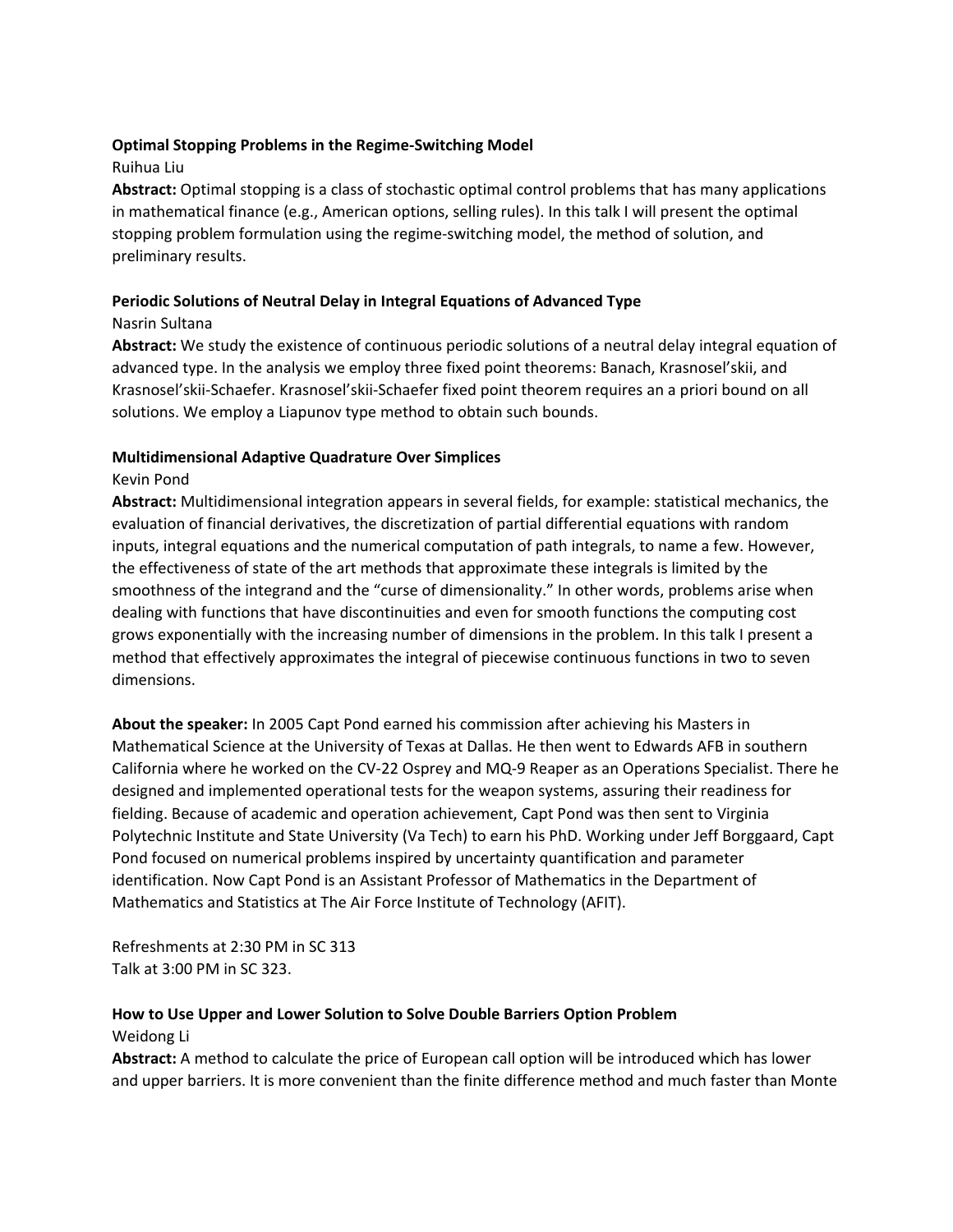Carlo simulation. The data obtained with this method will be compared to the data obtained using a Monte Carlo simulation.

# **Estimation** Methods for Missing Observations in Unreplicated  $2^k$  Factorial Designs and  $2^{k-p}$ **Fractional Factorial Designs**

## Kraig Kirchner

Abstract: In  $2^k$  Factorial Designs and  $2^{k-p}$  Fractional Factorial Designs each effect is dependent on every observation. Therefore, missing observations in factorial designs can drastically alter these effects. To restore orthogonal structure to the design, estimation methods need to be employed. After estimation, the half‐normal plot of effects needs to be examined. If insignificant effects approximately point toward the origin, then we have a proper estimation. Current, popular estimation methods sacrifice effects in order to calculate missing observations. In my research, I have attempted to create new estimation methods without explicitly sacrificing effects.

#### **Crystal Ball**

## Schautan Reed

**Abstract:** A statistical tool, Crystal Ball, is used to calculate risk in proposed budgets for some government agencies. We shall introduce the 5‐step process of a Program Office Estimate, a government requirement and show how Crystal Ball is employed in this process to compute risks.

## **Idiosyncratic Risk and the Cross Section of Stock Returns – A Quantile Regression Approach** Chuanjie Zhang

**Abstract:** The capital asset pricing model (CAPM) proposed by Sharpe (1964), Lintner (1965), and Black (1972) implies a positive relation between systematic risk and stock returns, while other risk should possess no relation with the expected returns as they are diversifiable in the context of portfolio. However, literature show evidence that there exist relation between idiosyncratic risk and stock returns. Merton (1987) posits that investors will care about an asset's total risk, not just systematic risk, if they cannot hold the market portfolio. Echo Merton's argument, Tinic and West (1986), Lehman (1990), Malkiel and Xu (1997), Malkiel and Xu (2002), and Fu (2009) find significant and positive relation between idiosyncratic risk and stock returns empirically.

Bali and Cakici (2008), however, posit that there is no robust relation between idiosyncratic volatility and stock expected return. Therefore, the relation between idiosyncratic risk and stock return is far from conclusive, and it is our intention to shed light on this strand of the literature. Given the conflicting results in the relation between idiosyncratic risk and expected stock returns, this study reexamines this issue using a quantile regression approach. Since OLS regression models estimate only the conditional mean of the relation between idiosyncratic risk and stock returns, the results do not allow for the differential tail behavior of stock return distribution, which quantile regression models are more informative.

The use of quantile regression allows us to separate the relation between idiosyncratic volatility and expected returns of high performance stocks/portfolios from low performance stocks/portfolios, and examine if the relation is robust and/or homogeneous across quantiles of return distribution. The results may help explain the existence or non-existence of such relation.